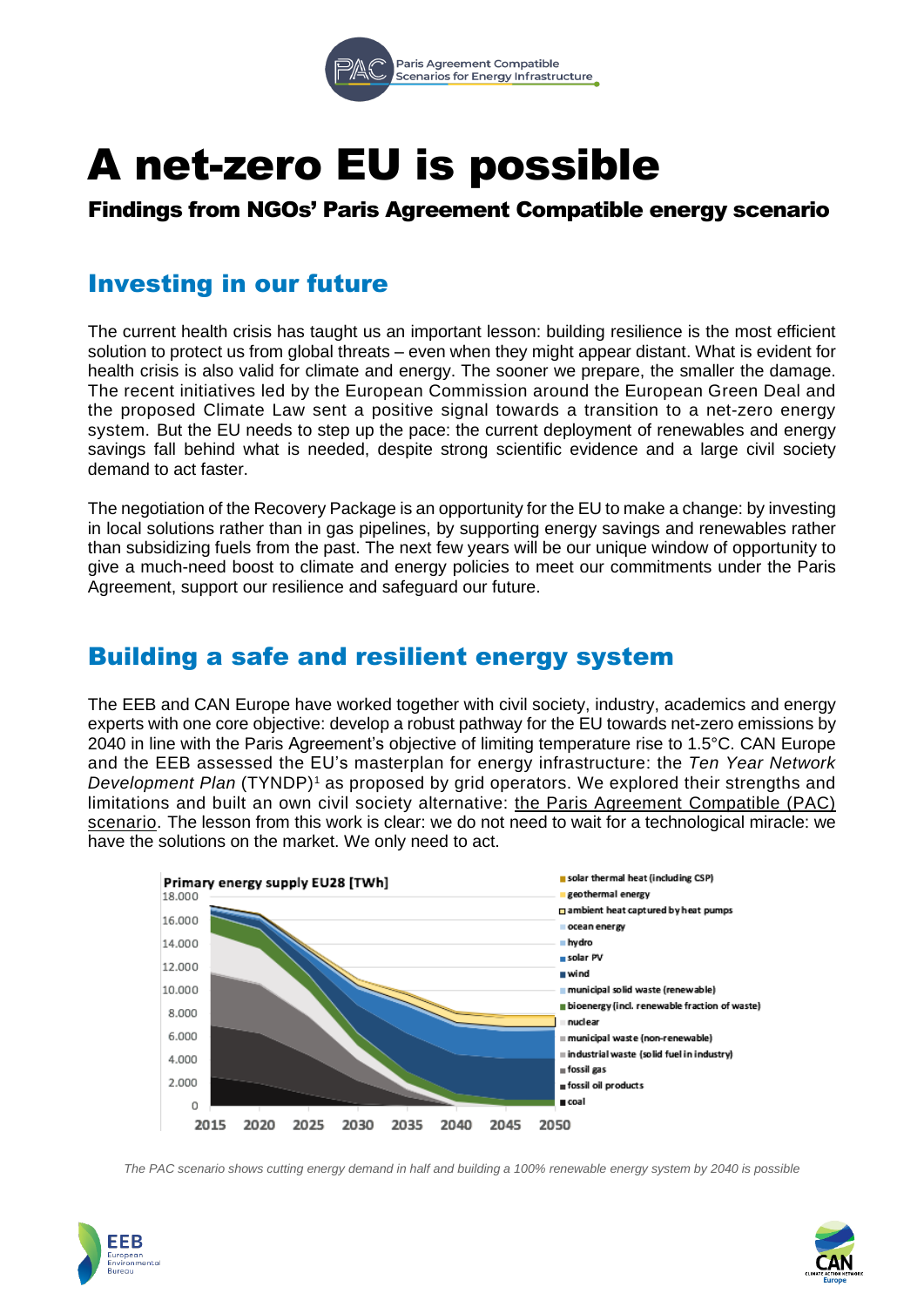

# EU energy masterplans should integrate the PAC scenario: a quick comparison

|                                         | <b>TYNDP SCENARIO(S)<sup>2</sup></b>                                                                                                                  | <b>PAC SCENARIO</b>                                                                                      | <b>WHY CURRENT SCENARIOS COULD BE</b><br><b>IMPROVED?</b>                                                                                                                                                                                                                                                   |
|-----------------------------------------|-------------------------------------------------------------------------------------------------------------------------------------------------------|----------------------------------------------------------------------------------------------------------|-------------------------------------------------------------------------------------------------------------------------------------------------------------------------------------------------------------------------------------------------------------------------------------------------------------|
| <b>ENERGY MIX</b>                       |                                                                                                                                                       |                                                                                                          |                                                                                                                                                                                                                                                                                                             |
| <b>RENEWABLE ENERGY</b>                 | <60% renewables in primary energy supply <sup>3</sup><br>And less than 80% in electricity generation <sup>4</sup>                                     | <b>Nearly 100% renewables</b><br>And nearly 100% in electricity generation                               | The TYNDP scenarios systematically underestimate the<br>potential of renewable electricity to cut emissions by replacing<br>fossil fuels in all sectors. Renewable energies are the most<br>competitive electricity generation technology with much higher<br>sustainable potential than combustible fuels. |
| <b>RENEWABLE HEAT</b>                   | Moderate to high heat pump uptake<br>Units increase by 2 to 5 between 2018 and 2040 <sup>5</sup>                                                      | High heat pump uptake<br>Heat pumps provide 50% of heating and cooling<br>demand (increase by 6 by 2040) | Heat pumps need to play a large role in phasing out fossil fuel<br>boilers, fossils in district heating and low-mid grade industrial<br>heat, without using expensive renewable hydrogen solutions.                                                                                                         |
| <b>GAS</b>                              | High reliance on gas<br>~4000 TWh of gas <sup>6</sup> , out of which ~50% is still fossil                                                             | Gas phase-out<br>~1200 TWh of gas, covered by non-fossil gases,<br>limited to industry and transport     | With expected high costs and sustainability issues, hydrogen<br>and biomethane are not scalable solutions to replace fossil<br>gas.                                                                                                                                                                         |
| <b>BIOENERGY</b>                        | Increase of biomass for energy<br>~30% of primary energy supply <sup>7</sup>                                                                          | Decrease of biomass for energy<br>$<$ 10% of primary energy supply <sup>8</sup>                          | Solid biomass should be left to the chemical industry, and<br>biomass used according to the cascading principle.                                                                                                                                                                                            |
| <b>BIOGAS</b><br>(INCLUDING BIOMETHANE) | High increase of biogas<br>Supply multiplied by ~4 between 2015 and 2040 <sup>9</sup>                                                                 | Decrease and focus on sustainable biogas only<br>Supply reduced by a third between 2015 and 2040         | Given the concerns on land-use and environmental impacts,<br>biomass and waste cannot be considered a safe and<br>sustainable energy source.                                                                                                                                                                |
| <b>ENERGY CROPS</b>                     | High increase of energy crops<br>$\sim$ 2/3 of biomethane (37 Mtoe) from energy crops <sup>10</sup>                                                   | Limited use of energy crops<br>Max. 7.4 Mtoe biomass from energy crops                                   | Potential conflict of use with food, agriculture and material<br>leaves a limited sustainable potential for energy crops.                                                                                                                                                                                   |
| <b>FOSSIL FUELS</b>                     | No phase-out of fossil fuels<br>still ~1/3 of primary mix in 2040                                                                                     | <b>Gradual phase-out of fossil fuels</b><br>Coal: 2030, gas: 2035, oil: 2040                             | A delayed phase-out of fossil fuels is not compatible with<br>reaching carbon neutrality by 2040 as developed in the IPCC<br>report <sup>11</sup>                                                                                                                                                           |
| <b>NUCLEAR</b>                          | Still part of the electricity mix<br>>400 TWh in all scenarios                                                                                        | <b>Nuclear phase-out</b><br>109 TWh in 2040, 0 TWh in 2045                                               | Nuclear is no sustainable solution to climate crisis. Postponing<br>nuclear phase-out puts pressure on costs, decommissioning<br>and risks on future generations.                                                                                                                                           |
| <b>ENERGY DEMAND</b>                    |                                                                                                                                                       |                                                                                                          |                                                                                                                                                                                                                                                                                                             |
| <b>ENERGY EFFICIENCY</b>                | <b>Limited demand reduction</b><br>~1/3 reduction of final demand between 2015 and<br>204012                                                          | <b>Energy efficiency first</b><br>47% reduction of final demand between 2015 and<br>2040 <sup>13</sup>   | More efficient technologies, electrification and behavioural<br>changes can substantially lower our energy demand.                                                                                                                                                                                          |
| <b>GREENHOUSE GASES</b>                 |                                                                                                                                                       |                                                                                                          |                                                                                                                                                                                                                                                                                                             |
| <b>EMISSIONS REDUCTION</b>              | Late reduction of emissions<br>~56 Gt net cumulative CO <sub>2eq</sub> emissions in 2040<br>incl. ~8 Gt CO <sub>2eq</sub> credits from CCS and LULUCF | Net-zero emissions by 2040                                                                               | Delaying GHG reductions is a risky gamble that shifts the<br>burden of climate impacts to the next generation. Betting on a<br>swift and broad roll-out of CCS is questionable. Costs and<br>environmental risks make nature-based solutions more<br>efficient.                                             |



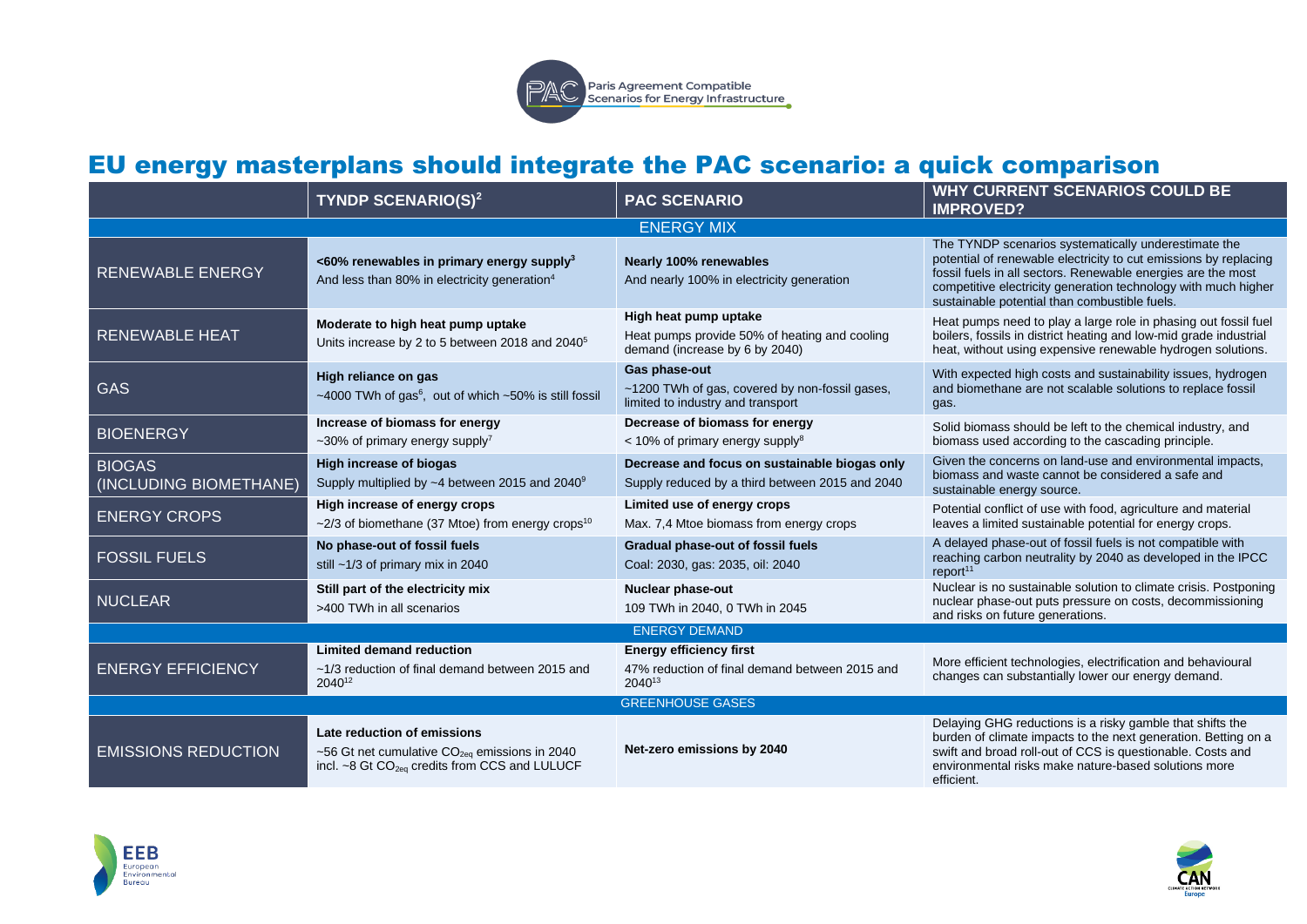

# Policy asks for a Paris compatible EU energy system

The PAC scenario is an energy system-wide exercise by NGOs to offer a credible alternative to current energy planning, as captured in the TYNDP process. But reaching net-zero emissions requires more than isolated steps: it requires **systemic change**, supported by a more resilient energy infrastructure ready for a **fossil-free future**.

The current TYNDP scenarios assume very modest renewable energy potentials, do not tap the potential of energy savings, and bear the risk of a fossil gas lock-in. We need to prepare our infrastructure beyond pylons and pipelines. Flexible consumers, producers, together with storage technologies can ease the grids. An independent assessment must be carried to identify the most cost-efficient solutions towards 100% renewables. In this view, we ask to integrate the PAC scenario into future infrastructure planning.

## Mainstreaming the PAC scenario findings in policymaking

#### **Revision of 2030 Climate and Energy Targets<sup>14</sup>** *(Adoptions: 2021)*

- The PAC scenario shows that high climate & energy targets are achievable with current technologies<sup>15</sup>. The EU Commission should set clear pathway to these targets.
- Our ask: enshrine at least 65% greenhouse gas emission reduction, 50% renewable energy share and 45% energy savings by 2030 in legislation towards 100% renewables by 2040

#### **Hydrogen Strategy** (*released in July 2020, follow-up actions to come in 2021*)

- The PAC scenario shows that non-fossil gases and fuels (such as hydrogen from renewables) are only needed in aviation, heavy transport, and a few energy intensive industry sectors<sup>16</sup>.
- Our ask: leave no room for fossil-based hydrogen and prevent blending of renewable-based hydrogen with fossil gas. Support only renewable-based hydrogen in the few sectors that are most difficult to decarbonise.

#### **Trans-European Energy infrastructure (TEN-E) Regulation** (*Winter 2020*)

- The PAC scenario shows that energy infrastructure planning needs to foster electrification and flexibility options such as prosumers and storage technologies<sup>17</sup>.
- Our ask: build an energy infrastructure in line with the European Green Deal and 65% GHG reduction by 2030. Stop funding fossil gas infrastructure with public money to avoid stranded assets. Remove the modelling and planning responsibilities from the ENTSOs and ensure that they are taken over by an independent science-based expert body.

#### **The Recovery and Resilience Facility (RRF)** (*Winter 2020 - Spring 2021*)

- The PAC scenario shows that fossil fuels need to be quickly phased out<sup>18</sup> by 2040 at the latest. Any further investment in fossil fuel and fossil infrastructure is delaying the transition.
- Our ask: exclude fossil fuel and fossil fuel infrastructure funding under the Recovery Plan and integrate 40% climate action in each plan. Submit any funding allocation to climate proofing, a compatibility test with net zero emission by 2040, the wider EGD zero pollution objective and the "do not significant harm" principle in the Taxonomy Regulation.